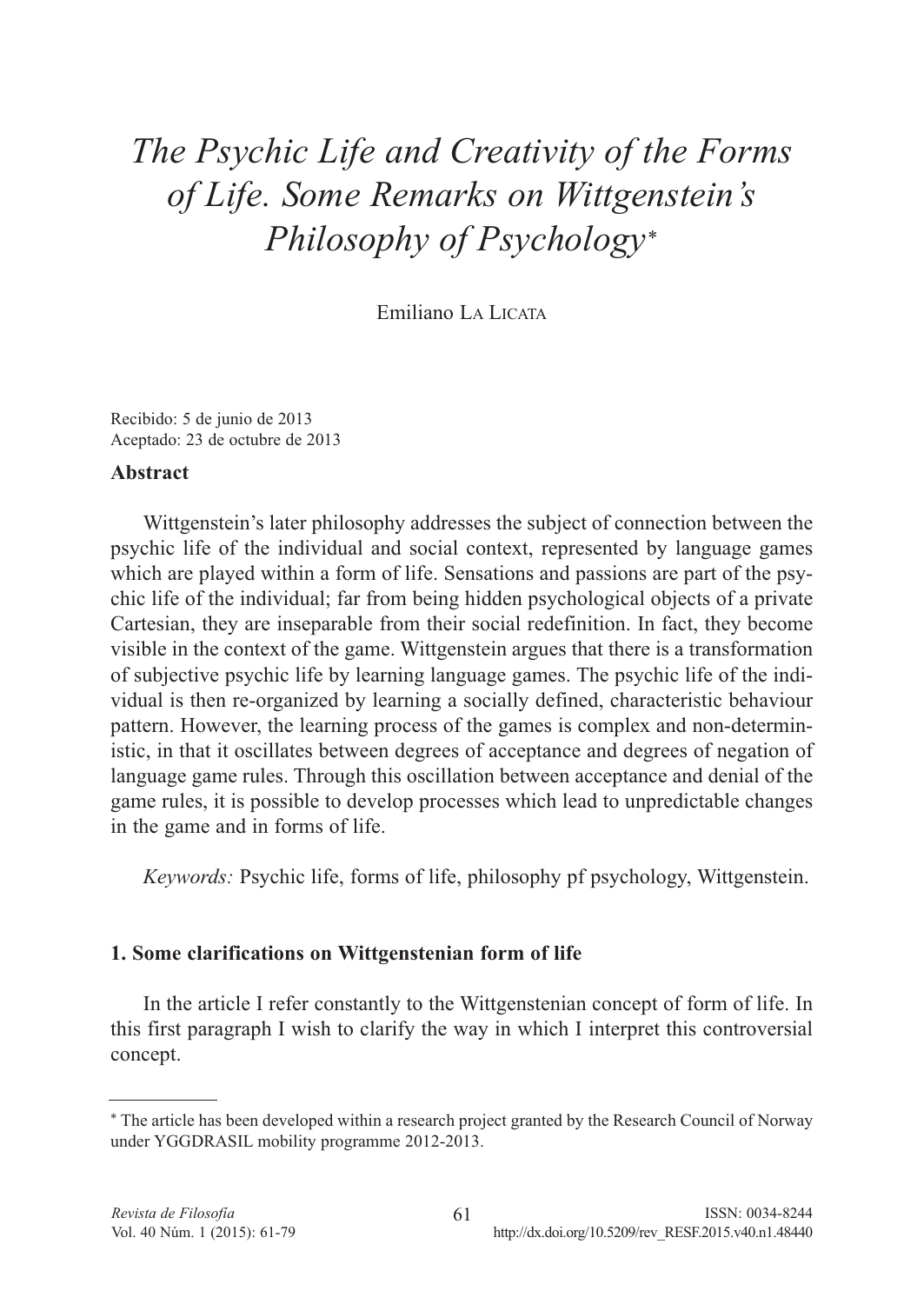Right at the beginning of *PI*, in paragraph 19, Wittgenstein invites us to imagine a simplified language –or at least different from the one we are used to every day. A language "consisting only of orders and reports in battle.–Or a language consisting only of questions and expressions for answering yes and no. And innumerable others." And then he concludes with one of his sibylline phrases: "–And to imagine a language means to imagine a form of life"1. Reading these and similar similar phrases, one often asks oneself: how are concepts of language and form of life bound in the *PI*? What does "language is a form of life" mean? What does the possibility to imagine innumerable other languages and forms of life mean?

As we know, in *PI* Wittgenstein gives much consideration to praxis and action: speaking a language means striving to do things with others. Language directly involves the *life* of players in language games. It is easy to recognize a sort of supremacy of the deed in a notional life. Referring to objects, understanding a phrase, following a rule, meaning and even thinking are *activities* which involve the players in a regulated flexible space. Those activities involve the ordinary life of language game players. However, when Wittgenstein talks about *life*, to which life does he refer? To biological life? To social life? And in that case, which kind of biological life? Which kind of social life?

According to me, the concept of life form in *PI* refers to the life of communities producing cultures and manipulating the natural environment via their culture2. These communities are organized through the development of a culture which enters in relation with nature. Cultures developed by communities, via a relationship with the natural environment, permit adaptation to the world: they give meaning to it. Therefore so, form of life is seen as an ongoing process and not something fixed in a static form.

A similar conception of form of life in later Wittgenstein philosophy is theorized by G.H. von Wright in his famous article "Wittgenstein in Relation to His Times"3. He writes:

It was his philosophical conviction that the life of the human individual and therefore also the all individual manifestations of culture are deeply entrenched in basic structures of a social nature. The structures in question are what Wittgenstein called 'Lebensformen', forms of life, and their embodiment in what he called 'Sprachspiele', language-games. They are 'what has to be accepted, the given', the unquestioned basis of all judging and thinking (Cf. Philosophical Investigations, Part II, p. 226; On Certainty, § 229). This basis, to be sure, is not eternal and immutable. It is a product of human history and changes with history. It is something man made, and he changes. But how this happens is, according to Wittgenstein, not to be accounted for by a theory, or

<sup>1</sup> *PI* § 19.

<sup>2</sup> See for instance Hacker (2010) and (2011).

<sup>3</sup> Von Wright (1982).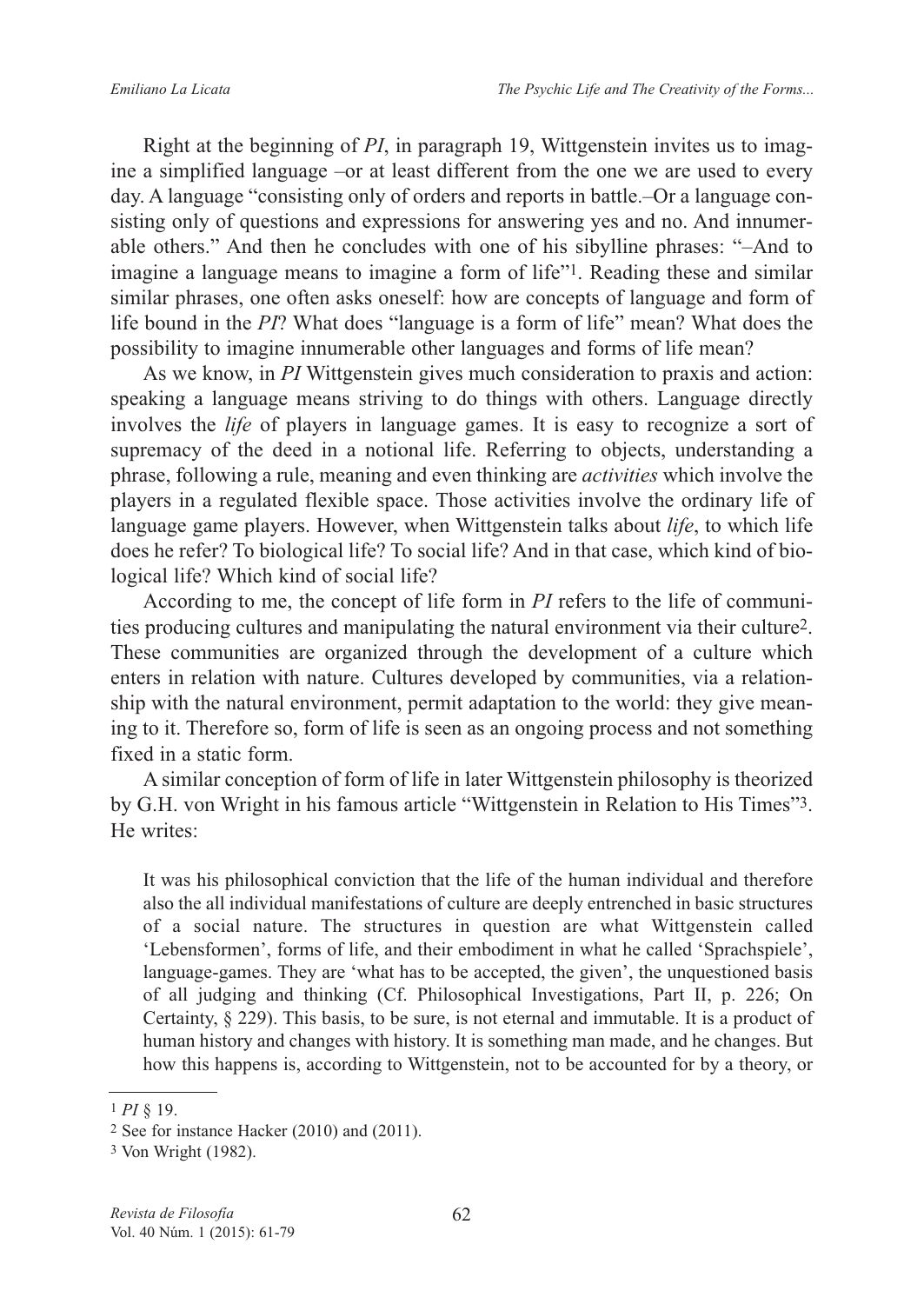foreseen. 'Wer kennt die Gesetze, nach denen die Gesellschaft sich ändert?' ('Who knows the laws according to which society develops?' (Culture and Value, p. 60), he asks, and adds: 'Ich bin überzeugt, daβ auch der Gescheiteste keine Ahnung hat' ('I am quite sure they are closed book even to cleverest of men' (ibid.))4.

In these few lines, Von Wright focuses on many concepts regarding *Lebensformen* and the dynamics which are visible in language games. First, he uses the plural of *Lebensform*; this means that in Von Wright's view human forms of life are multiple and open to differentiation. He does not discuss just one human form of life, but forms of life which build up ways of living by playing *Sprachspiele*. Not only does he highlight the intrinsically *social* nature of the form of life, he adds that this social nature is also political, in the Aristotelian sense: subjects' actions that collectively play language games alter forms of life towards an unpredictable horizon a priori. In other words, the actions of men brought together in communities are, on the one hand, guided by shared habits without rational justification: they are simply accepted<sup>5</sup>. On the other, the actions of socially connected subjects alter and move the background of shared customs belonging to the forms of life in a way which cannot be predicted by a theory. Forms of life are inserted in the flow of history and the dynamics of this history are neither deterministic nor teleological, but simply *political*, in the sense mentioned above; that is, open to change through life in common. In other words, the public and social arena of the subjects playing language games together move the background of the form of life without following a prearranged pattern. Starting from this background, let us see how the cultural condition of life form is also creative.

#### **2. The "pain" of the** *Philosophical Investigations*

In paragraph 244 of *Philosophical Investigations*, after having addressed the subject of rule following, Wittgenstein begins a long passage which involves the problem of the relationship between a sensation, which is part of the psychology of the individual, and its redefinition, its "extension" (*Z*: § 545) or its "refinement" (*CE*: p. 395), in the public and social space.

At one point Wittgenstein asks himself:

How do words *refer* to sensations? – There doesn't seem to be any problem here; don't we talk about sensations every day, and name them? But how is the connection between the name and the thing named set up (*hergestellt*)? This question is the same as: How does a human being learn the meaning of names of sensations? For example, of the

<sup>4</sup> Von Wright (1982), p. 207.

<sup>5</sup> See *PI* 241.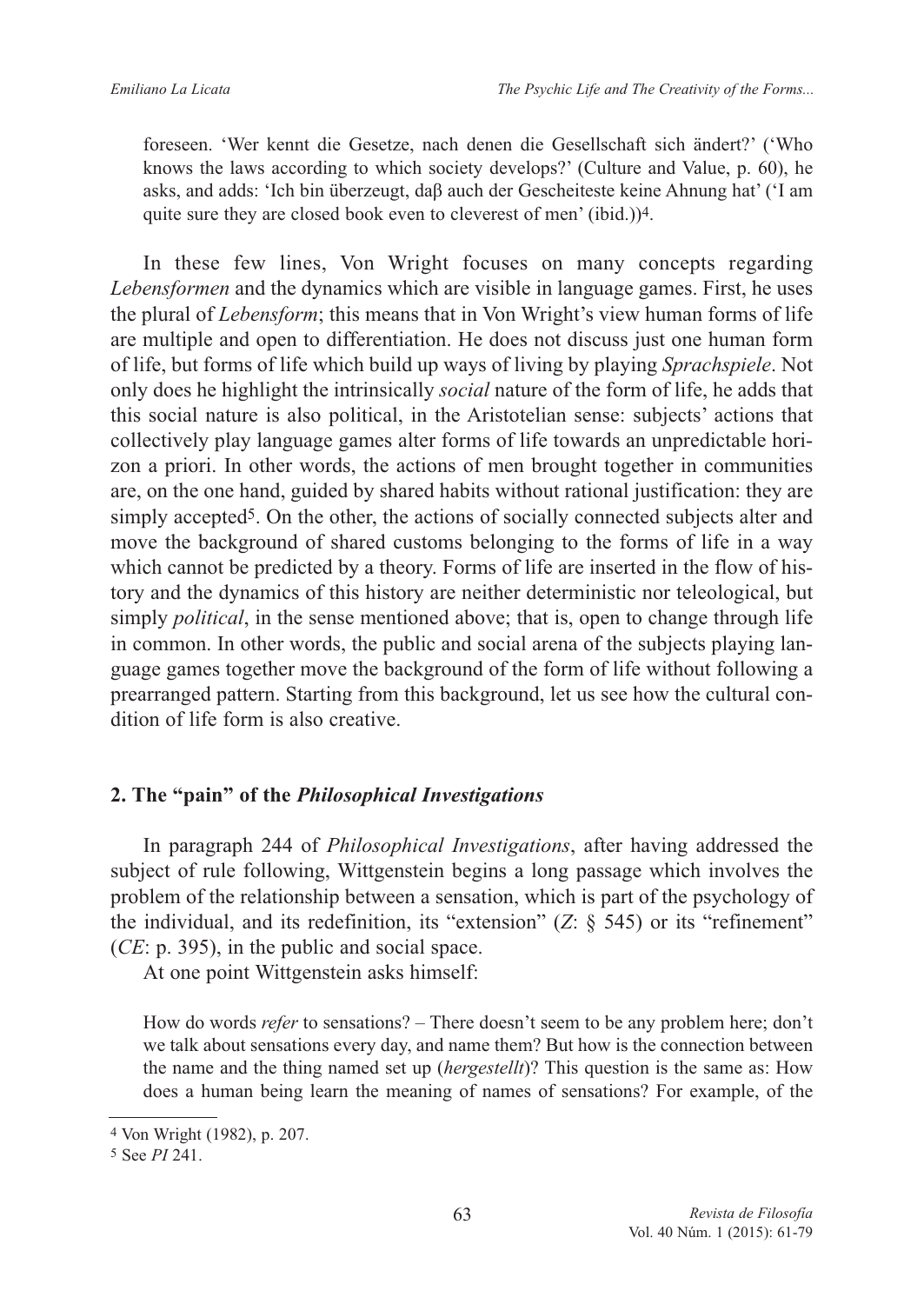word "pain". Here is one possibility: words are connected with the primitive, natural, expressions of sensation and used in their place. A child has hurt himself and he cries; then adults talk to him and teach him exclamations and, later, sentences. They teach the child new pain-behaviour.

"So you are saying that the word 'pain' really means crying?" – On the contrary: the verbal expression of pain replaces crying, it does not describe it (*PI*: § 244).

The English translation quoted translates the verb "herstellen" as "set up"6. In my view, the verb "set up" gives a conventional semantic nuance to the connection between sensation and name, which are preferably avoided for reasons to be explained. "Eine Verbindung herstellen" can also be translated as "create a connection", since "herstellen" has among its meanings "produce, create, make". The following pages try to develop the idea that naming a sensation is a creative act which defines a grammar of behaviour. That behaviour pattern takes place during the production of language games, which is a social fact within a form of life. The sphere of sensations – "whatever it is" (*PI*: § 293) – is qualitatively transformed in the public and social space (Da Carolis, 2004, pp. 134-166). Through education and learning, sensation is channelled into the *form of life* which *creates* a praxis to express it. This praxis is repeated in language games, whose purpose is to organize existence. Thus, the connection between the level of personal sensations and the social level is a creative process which transforms and redefines the contours of the psychology of the subject during his subjectification. Subjectification is the process which constitutes subjectivities through the relationships which we have together with others in language games.

This connection is far from being an act which constitutes conventions, as perhaps, the English translation suggests, and it seems more like a creative act. The difference is not trivial, since words like "set up" and the like suggest the idea that there is a kind of decision making act that combines *two elements with a defined structure*: on the one hand, therefore, there would be the sensations with a predetermined shape and, on the other, the names that are associated with them. For instance, on reading a few paragraphs from *Remarks on the Philosophy of Psychology*, I'm convinced that Wittgenstein imagines the sphere of sensations as undefined and then organized and named within language games. Thus, the original and spontaneous sensation is replaced with *a socially defined praxis*, and, in any event, recognized as meaningful (*RPP*: I, §§ 305, 313). Let us read what Wittgenstein writes in paragraph 165:

<sup>6</sup> We find the same translation both in Anscombe's edition and in the recent volume of the *Philosophical Investigations* edited by Hacker-Schulte (2009).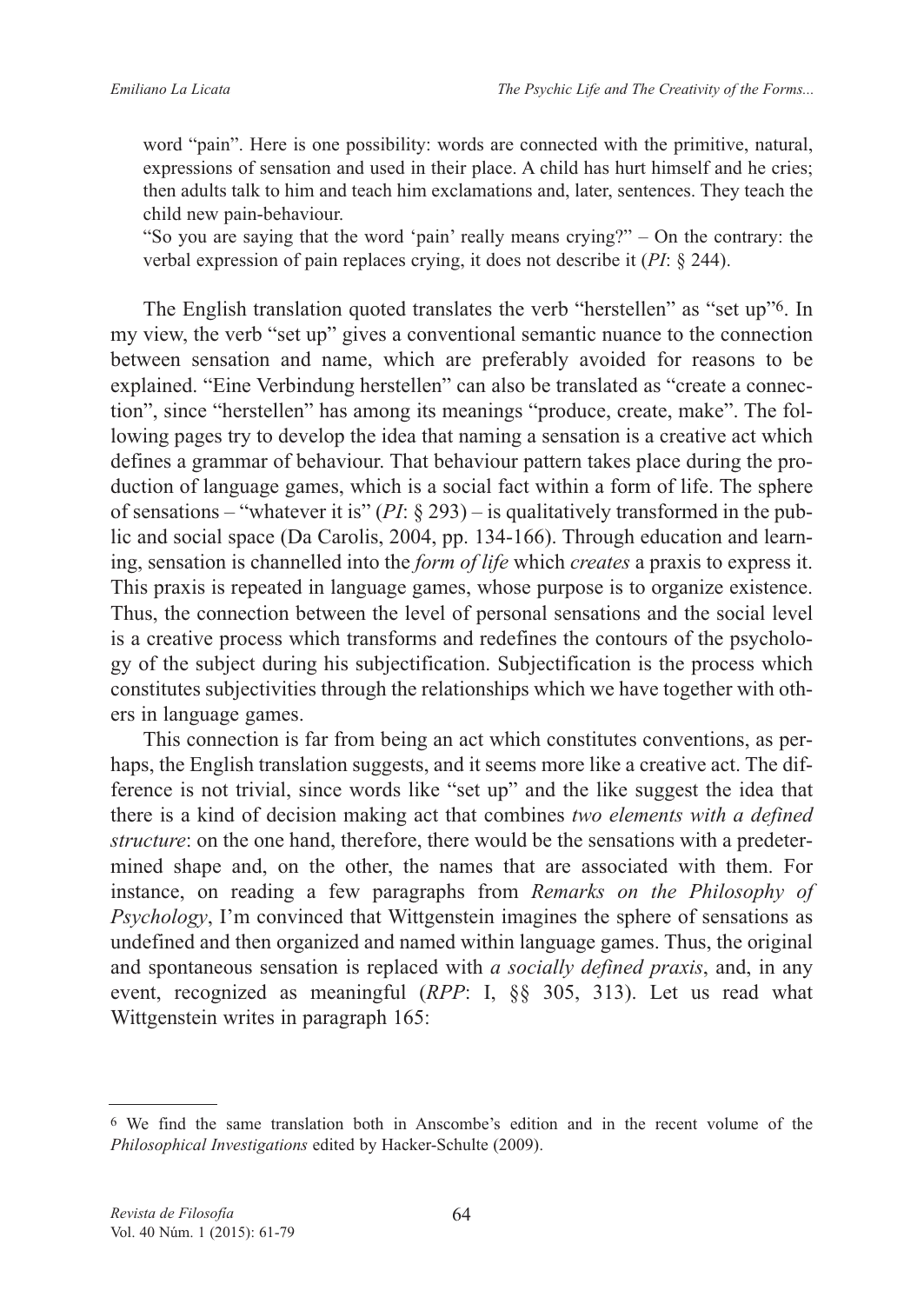"But weren't there all these appearances–of pain, of wishing, of intention, of memory etc., before there was any language?" What is the *appearance* of pain?– "What is a table?" – "Well, *that*, for example!" And that is of course an explanation, but what it teaches is the technique of the use of the word "table". And now the question is: What explanation corresponds to it in the case of an 'appearance' of mental life? Well, there is no such thing as an explanation which one can recognize straight away as the homologous explanation (*RPP*: I, § 165).

What is pain? How can we identify the meaning of the word "pain"? It would not be as simple as identifying the meaning of the word "table", since in this case, through a gesture, we can point to a table and say "this is a table". Even if we pointed at a table to identify the meaning of the word "table", Wittgenstein says, we would not settle its meaning once and for all, but we would define the way in which we use an expression that refers to an object in a particular language game. By pointing at a table to settle the meaning of the word "table", we are only defining the contours of the grammar of use of an expression within a language game (see Gargani, 2008, p. 152). However, let us assume that the meaning of the word "pain" is an object; in this case where would we find this object? And, what kind of object would it be? Maybe a mental picture? Perhaps, an experience of the psyche? Perhaps, a neuronal configuration of the brain? Well, reading *Philosophical Investigations* and *Remarks on the Philosophy of Psychology*, we realize that when Wittgenstein talks about the meaning of words and the expressions which refer to phenomena of psychic life – such as meaning, understanding and thinking, he seeks to clarify that the meaning of these words is settled in the circumstances, contexts and practices of life within which we usually use those expressions. In other words, Wittgenstein seems to suggest that even though we busy ourselves looking for a valid psychological object that could be the meaning of the words which refer to a mental phenomenon, in the end, we realize that there is *nothing* that we can isolate, identify, and, so to speak, hold in our psychological world which provides a good candidate to offer "meaning" to these expressions.

For these reasons, I am lead to believe that the psychological world, conceived by Wittgenstein, is undefined. That world has no *form* before the intervention of language which *creates* an organization. In late Wittgenstein, as is well known, language is represented by language games and by the practices which interweave them: the *form of life* is the human social sphere which organizes and gives a form to the undefined psychological world. Thus, the meaning of psychological expressions is set in the context of language game practices. These practices are: saying these expressions in certain situations, making certain movements, assuming certain stances, carrying out tasks required by the language game, etc. etc. Thus, the undefined subjective psychological sphere is qualitatively transformed when it learns language games. Human social relations act to create semantic behaviour – which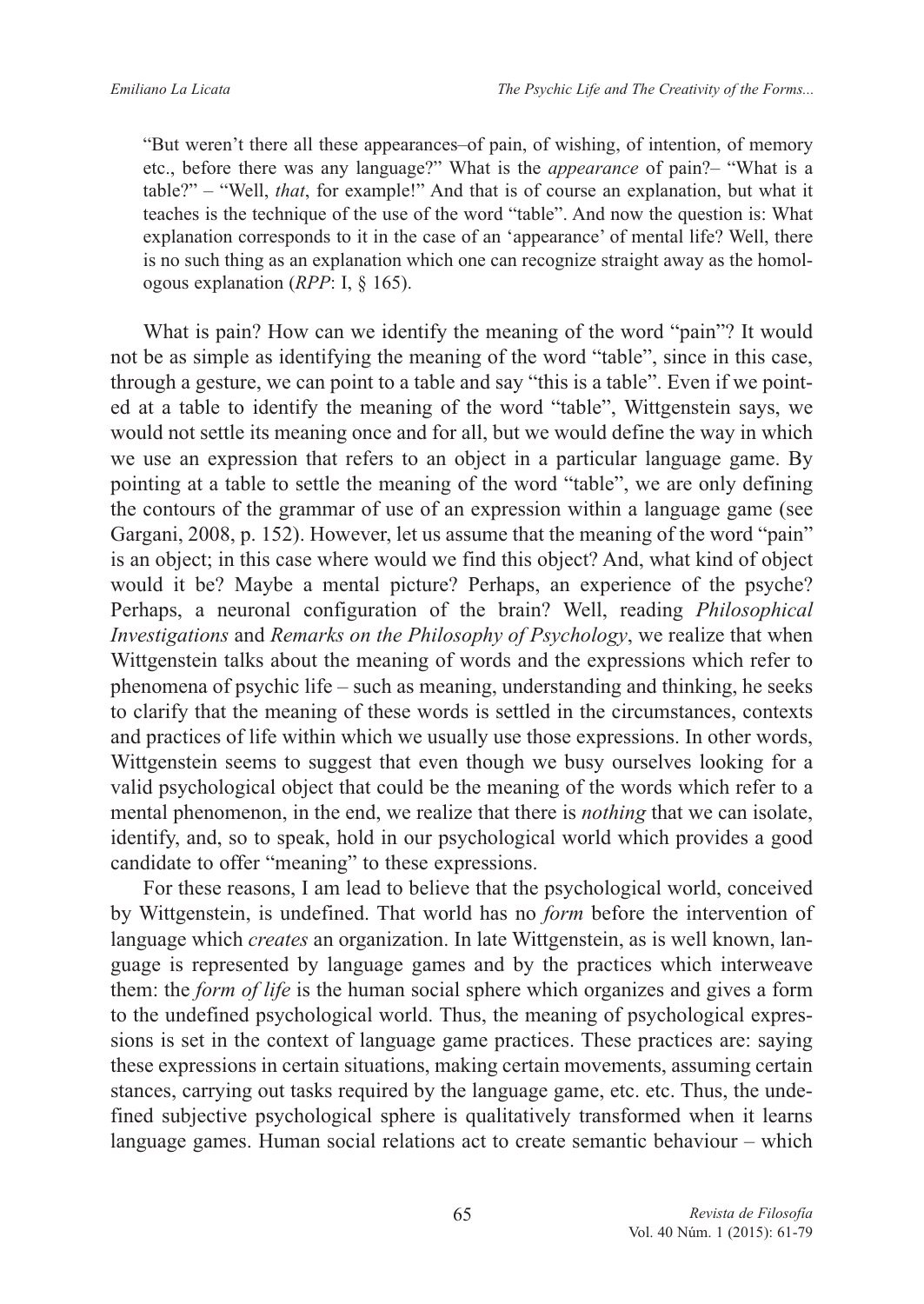is organized in language games – which replaces the original and undefined sensation. This discussion leads Wittgenstein to the idea that a psychology which concerns the individual taken in isolation, out of context, turns out to be an abstraction which has nothing to do with the reality of interactions which occur within language games. The subject is immediately inserted into language games; his psychology immediately engages in a relationship with games. His psychology has been transformed within language games through a process of subjectification. As Cavell says, from the time of the *Brown Book*, Wittgenstein's thought is punctuated by "the idea that language is *learned*, that one *becomes* civilized" (Cavell, 1996, p. 32). The subject is then always a "Mitmensch" (see Savigny, 1996), or a "Mitspieler" (see Gebauer, 2005), a peculiarity which cannot be separated from its public and social dimension.

# **3. The praxis of joy**

Now, I want to summarize and redefine what I have said in order to better clarify the concepts expressed so far. Wittgenstein refutes the idea that sensation can be an object that resides in a private space in the individual's psyche (*PI*: §§ 261, 275, 293). He denies the idea that within the individual there is a specific object, stored somewhere, which is shown every time we talk about pain, anger, intention or the colour red. Thus, Wittgenstein avoids reducing the level of the semantics of sensation and passions to psychological objects or events, as if, for example, the meaning of joy was a psychological object that is defined in private Cartesian space (see Kenny, 2006, pp. 13, 141-159; Budd, 1961, p. 66). However, in my opinion, Wittgenstein goes further. He says that whatever happens in the psyche of the individual, this is then redefined and transformed in the social space (*PI*: § 293). The meaning of "joy", for example, is therefore a mosaic of semantic praxis: saying something in certain contexts, facial expressions, gestures and body posture, actions towards others who share their joy. That behaviour is performed in the sphere of language games and involves people who live an established form of life.

"I feel great joy"–Where?–that sounds like nonsense. And yet one does say "I feel a joyful agitation in my breast".–But why is joy not localized? Is it because it is distributed over the whole body? Even where the feeling that arouses joy is localized, joy is not: if for example we rejoice in the smell of a flower.–Joy is manifested in facial expression, in behaviour. (But we do not say that we are joyful in our faces)  $(Z: \S 486)$ .

"But I do have a real feeling of joy!" Yes, when you are glad you really are glad. And of course joy is not joyful behaviour, nor yet a feeling round the corners of the mouth and the eyes.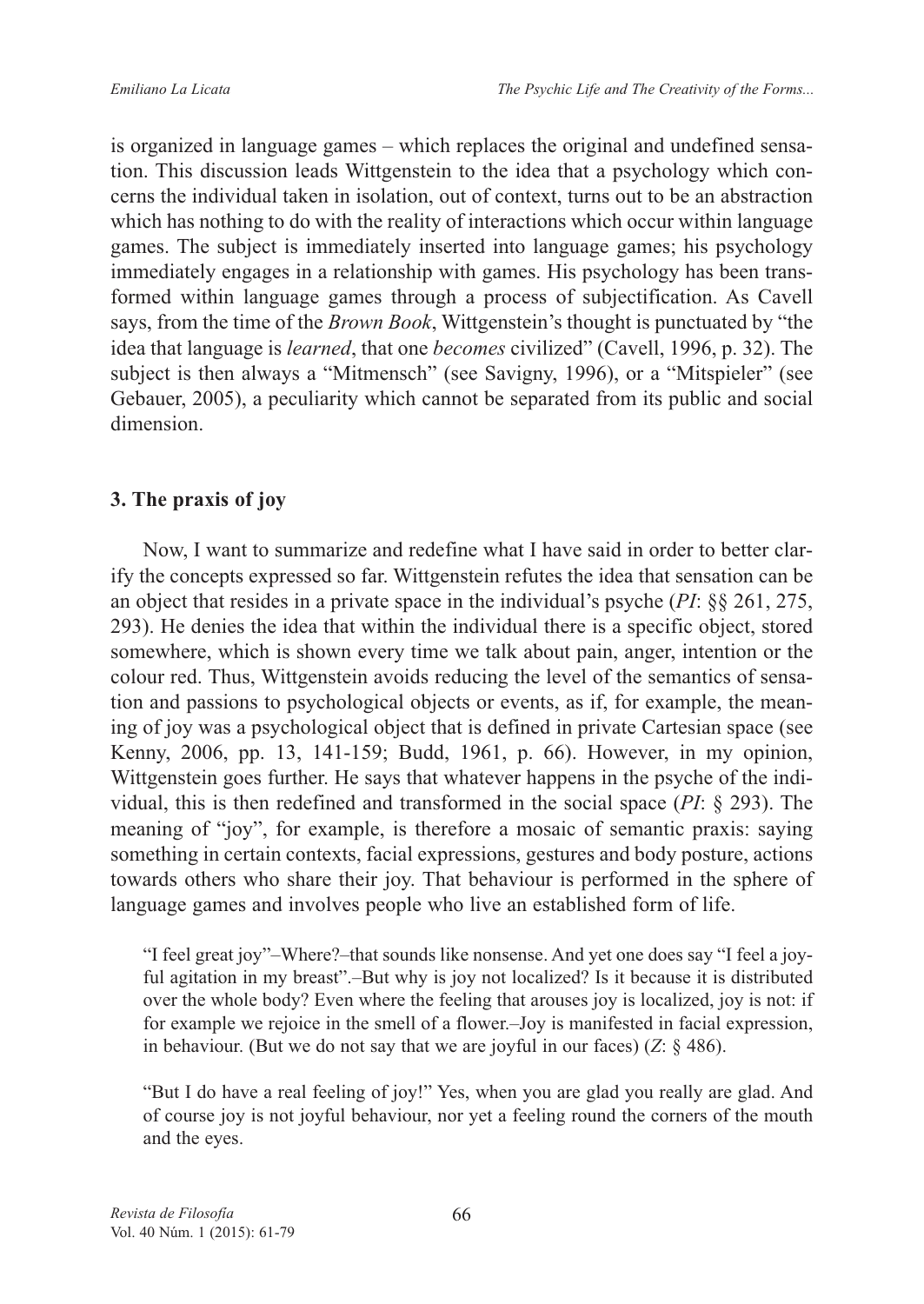"But 'joy' surely designates an inward thing." No. "Joy" designates nothing at all. Neither any inward nor any outward thing (*Z*: § 487).

The behaviour of joy, the praxis of joy, have been learned and experienced through actions which involve players of the language game. How do I teach someone the meaning of the word "pain"? Wittgenstein asks. Certainly not by pushing him to view his inner and private psyche; but "Perhaps by means of gestures, or by pricking him with a pin and saying, "See, that's pain!"" (*PI*: § 288). And the person who is learning the meaning of the word "pain" will show his understanding not by showing the sample of pain that resides in his private psyche, but "he will show it by his use of the word, in this as in other cases"(*PI*: § 288).

This process of redefinition and transformation is, from my point of view, a creative process that a form of life goes through when it has to organize existence. The original instinctual world of the individual is imagined by Wittgenstein as something corporeal, which assails the *actions* of the body: "In the beginning was the deed. (...) The basic form of the game must be one in which we act" (*CE*: pp. 395- 397). And this original instinctual world is, as I believe, something disordered, undefined, which receives shape in the form of life. Through the creation of behaviour that is considered meaningful, the form of life gives order to that original semantic world of spontaneous bodily reactions:

The origin and primitive form of the language game is a reaction; only from this can more complicated forms develop.

Language –I want to say– is a refinement (*CE*: p. 395).

Let us consider, for example, how pain is socialized after a death in certain farming and fishing communities in Italy in the last century. There is in fact an elaborate and meticulous organization of behaviour, considered socially meaningful and necessary, which must be adopted in the presence of pain in bereavement. It is an organization which deeply affects the life of the whole community and modifies habits, places and routine to ensure that the pain can be properly expressed. This organization penetrates every aspect of the community's life. Every member of the community must behave according to the rules which mourning requires.

It is not about to bring back any form of relativism or incommensurability. I am focussing on the relation between individual's psychology and social context. How is an individual's psychology put in common with social rules? How does an individual's psychology engage in the social structure of rules, habits, customs and behaviour? These are the issues I am working on via Wittgenstein later philosophy.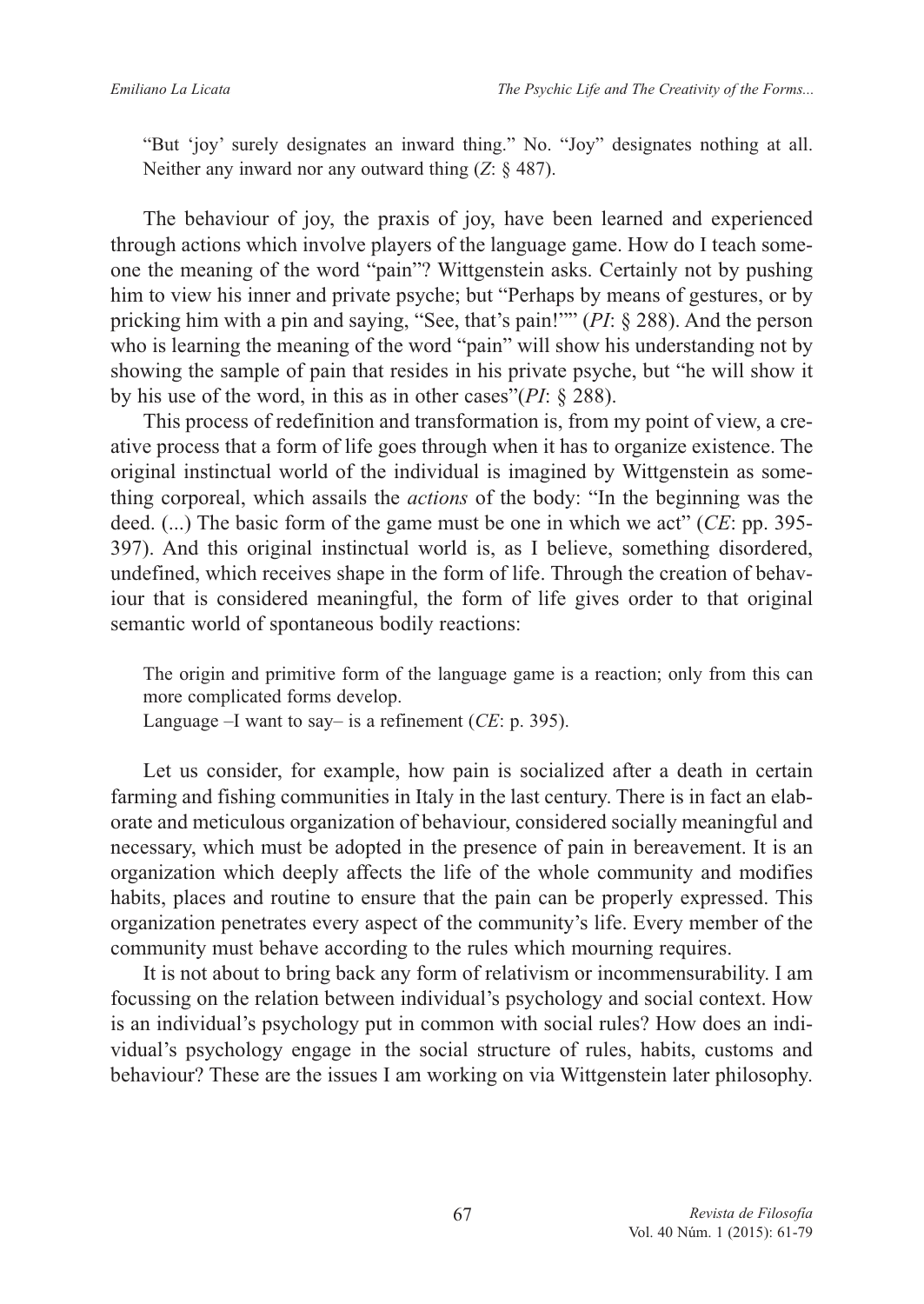## **4. The beetle in the box and the unknowability of psychic life**

Paragraph 293 of *Philosophical Investigations* is quite illuminating regarding the connection between psychic life and language games:

Well, everyone tells me that he knows what pain is only from his own case! – Suppose that everyone had a box with something in it which we call a "beetle". No one can ever look into anyone else's box, and everyone says he knows what a beetle is only by looking at *his* beetle. – Here it would be quite possible for everyone to have something different in his box. One might even imagine such a thing constantly changing. – But what if these people's word "beetle" had a use nonetheless? – If so, it would not be as the name of a thing. The thing in the box doesn't belong to the language-game at all; not even as a *Something*: for the box might even be empty. – No, one can 'divide through' by the thing in the box; it cancels out, whatever it is (*es hebt sich weg, was immer es ist*).

That is to say, if we construe the grammar of the expression of sensation on the model of 'object and name', the object drops out of consideration as irrelevant (*PI*: § 293).

As mentioned, psychological processes which are expressed directly through actions are *redefined* in social contexts (*PI*: § 296), within which a grammar of behaviour, which is part of language games, replaces spontaneous and instinctive reactions. Therefore, these psychological processes or instinctive actions expressed through the body during training in games take on a meaningful form which depends on the language game played within a form of life. This theoretical approach tends towards the idea that the production of cultural forms of life creates, through certain choices, a series of meaningful, socially accepted behaviour which organizes the original instinctual world.

But, reading that paragraph in *Philosophical Investigations*, one can reach even more radical conclusions. Let us see why. If the sphere of sensations is *transformed* within the social space of language games through a linguistic behaviour pattern which *replaces* and *redefines* the original sensation, whatever that sphere is, it is lost in the language – it is cancelled out (*es sich hebt weg*), Wittgenstein says (*PI*: § 293) – because it is qualitatively transformed through participation in the games. The learning of characteristic behaviour for fear or joy changes immediate and spontaneous reactions. This characteristic behaviour is learned by participating in language games. And since we are linguistic animals, embedded in language, and from which we cannot come out<sup>7</sup>, if we decided to track down the original sensation  $$ the beetle in our box – we would not be able to because it was transformed during

<sup>7</sup> Wittgenstein seems to go in that direction when he says for instance: "Can only those hope who can talk? Only those who have mastered the use of a language. That is to say, the manifestations of hope are modifications of this complicated form of life." (*PI*: II, i, 1).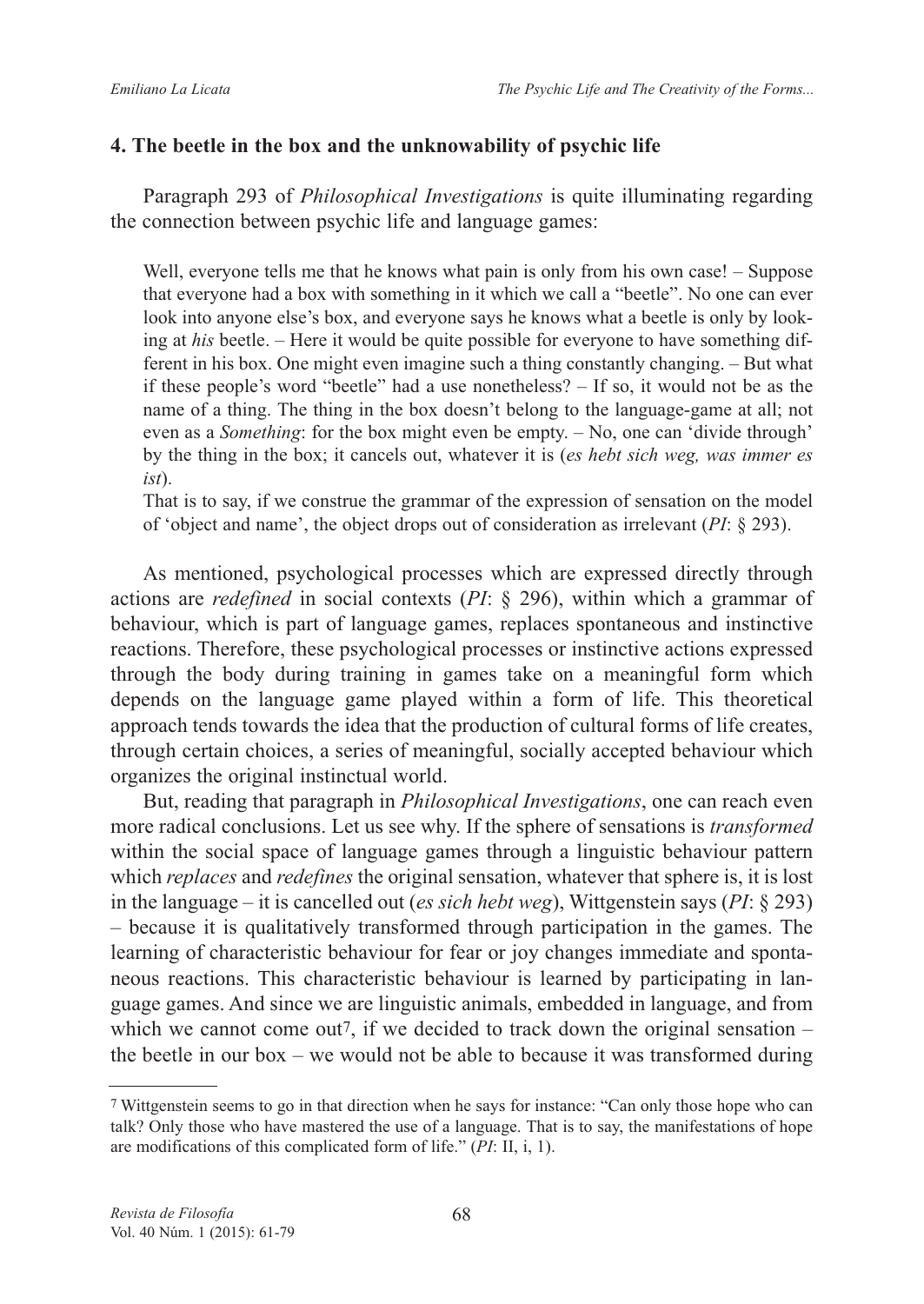the learning of language. This means that if this line of reasoning is followed, we come to the radical conclusion that our psychic life is unknowable, because the learning of language games *transforms* that psychological world, it does not identifv it $8$ :

A cry is not a description. But there are transitions (*Übergänge*). And the words "I am afraid" may approximate more, or less, to being a cry. They may come quite close to this and also be *far* removed from it (*LW*: § 51).

The cry, which is an instinctive and therefore spontaneous reaction, does not describe anything, does not identify any object of our inner world. Moreover, by participating in games, the instinctive reaction has "Übergänge" in the language in various ways, depending on the language game of the life form. Since we are not allowed to leave the sphere of language games, we do not possess elements to identify and to know that psychological world which, for example, helps to generate the cry. For this reason I claim that the sphere of sensations – that original and spontaneous substratum which arises beyond language – is undefined. In other words, in Wittgenstein's philosophy of psychology it is impossible to observe and identify both the original sensation (see *LW*: § 407) and anything else that is part of the psychic life of the individual. By having given a name to a sensation, by having taken part in language games, we have included that sensation in one or more games which have produced transformations in the individual during his process of subjectification. Moreover, if we want to analyse language in order to identify any psychological object, we would actually only describe the grammar of language game concepts (see, for example, *LW*: from § 13 to § 51) because what is outside the language games is undefined (*RPP*: I, § 165).

We would therefore only analyse the grammar of the language games through an analysis of the concepts of language. It is an analysis of the expressions used in games, and not an analysis of referential reality which arises out of them. If I point to a table to identify the meaning of the word "table", I do not achieve my objective because by doing so I have just given an example of how to use the phrase "this is a table" in a specific language game: I am therefore dealing with the description of a grammar game. In other words, the objects used in games are not objects that identify reality, but are constructed objects, created, manipulated and transformed *into* forms of life by social and human power, which is a creative power. In my view, that is the profound criticism which Wittgenstein launches at the referential semantic model of language "Word  $\rightarrow$  Object". That model does not identify reality through a referential process. By giving a meaning to something, we change this

<sup>8</sup> This point of view is very close to a Kantian view, since according to Kant, we cannot know "das Ding an Sich", but only our tools of representation of the world.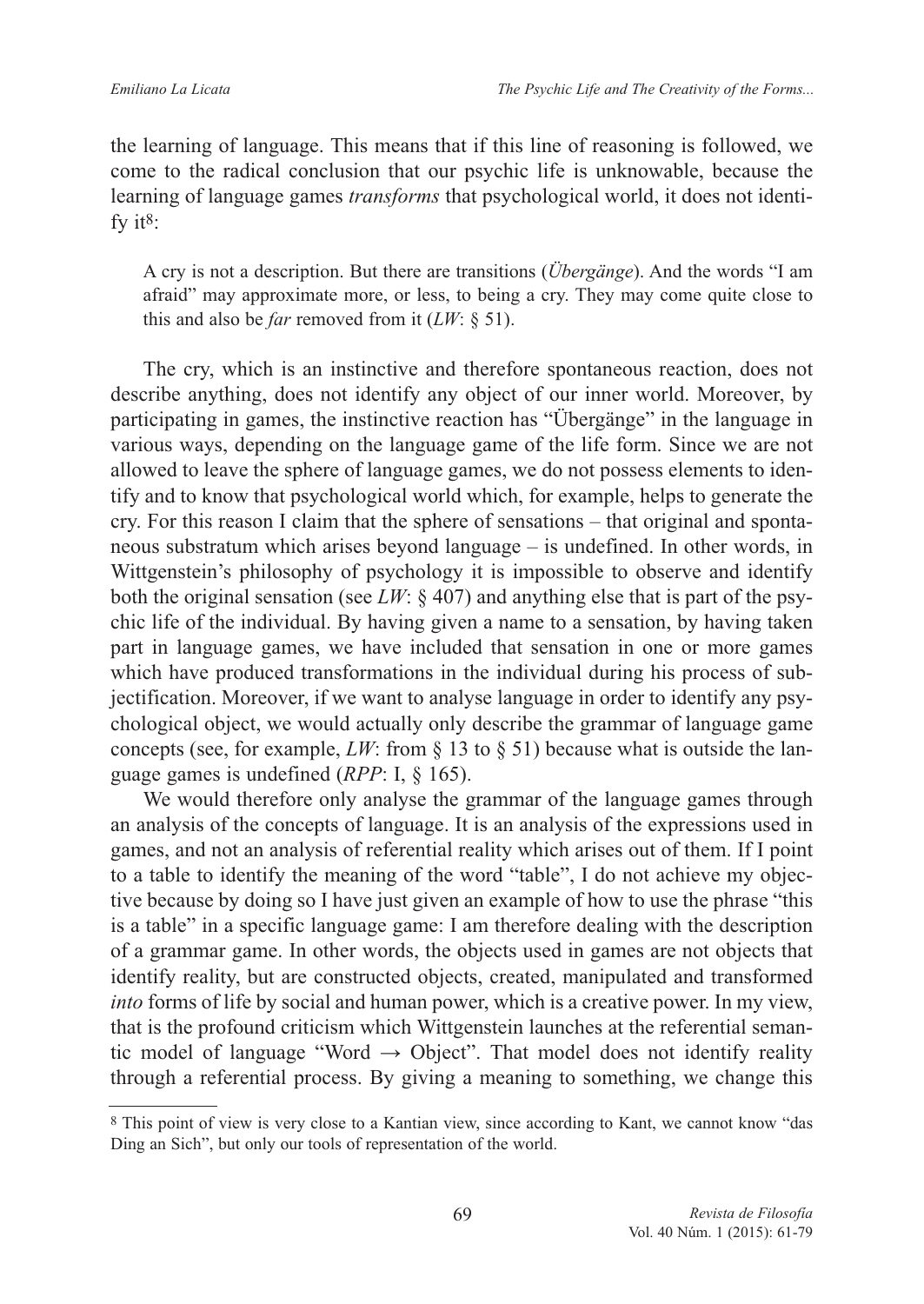thing through creative acts and processes. Whatever it is, something is brought into the life form. A meaningful form is thus given to that reality which stands outside of language games. This, in my opinion, is the *constructivist* view to which I would ascribe Wittgenstein's later philosophy.

If we follow this line of thinking, we are inclined to believe that reality takes a form via acts of invention: creative acts. Since reality–in this case psychological reality–has no objects with a predetermined shape, acts of creativity, embodied in a linguistic praxis within language-games, construct an order made of patterns of praxis ritualized in language-games. In this sense, form of life does not give a possible order to existence through conventions we do not attribute meaning to things via decision making, but via inventions, practising our creativity. Those inventions becomes behaviour patterns within language games. Therefore, we do not stipulate conventions through decisions which attribute a name to a thing, but we create (*herstellen*) a linguistic praxis within a language game. As already said, this praxis, from my point of view, is a creative process, and not a decision making process: reality is *produced* (*hergestellt*, *PI* § 244) by the praxis. It is neither reflected by language nor organized by conventional decisions which attribute a name to pre-shaped things.

## **5. The path to change**

Does the process of subjectification, described in the previous paragraphs, lead to a form of social determinism? Is the process of subjectification determined by language games? Does it mean that the sphere of Self is shaped and manipulated by the rules of socially shared games? Could the sensations, passions and whole psychology of the subject be determined by education and training in language games? Forms of life organize existence in different ways through linguistic games and in a way to create meaningful behaviour. In the case of the sensations and psychological sphere of the subject *tout court*, this behaviour replaces and transforms original instinctive reactions. This process is developed through the practice of language games. However, is there then perhaps a total manipulation of the games in the formation of subjectivity?

In this section I would like to propose the idea that the undefined nature of the psychological sphere, which was discussed formerly, is recognized by the fact that no matter how someone can express pain, joy or anger according to the social rules which have transformed the original reaction, there is always something that escapes social organization and goes beyond the rules. What escapes and remains undefined is the engine of change in the language game. In other words, the indefinite nature of the body which has spontaneous reactions to the different contexts of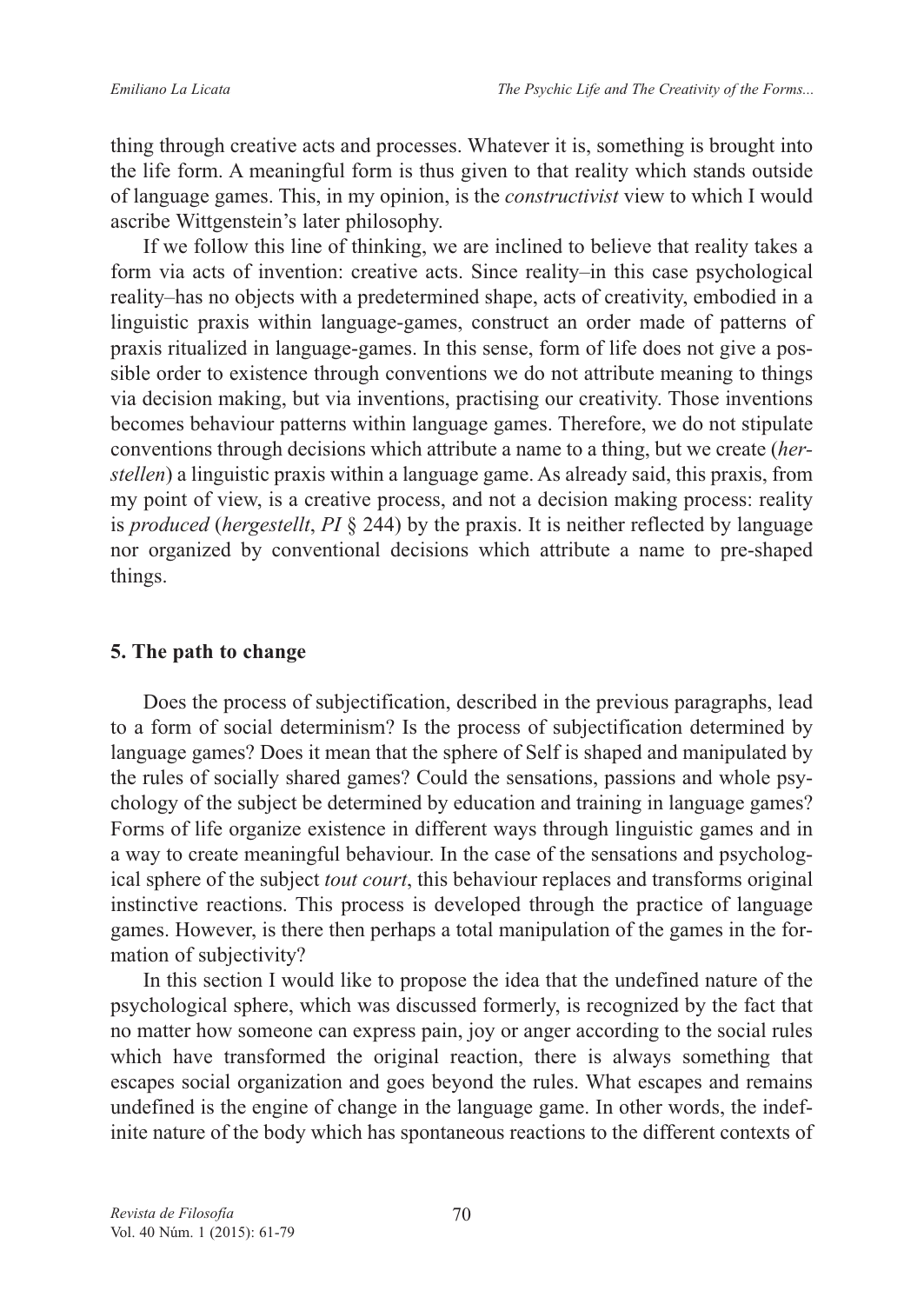life is never completely organized within the game, something always escapes the rules. This something can trigger change, trigger reorganization which is also a creative process. There is, of course, the characteristic behaviour of joy encoded in language games, semantic regularities that are usually observable when we have to give meaning to joy. However, this behaviour, defined and fixed by rules learned through participation in the games, can change through the creative work of individuals in the process of subjectification. That means that the subjects get involved in a dynamic relationship with what they learn in language games. This dynamic relationship is expressed in an oscillation between degrees of acceptance and rejection of the characteristic behaviour encoded in games (on this issue see De Carolis (2008)). So, Wittgenstein outlines the idea that there is an oscillatory movement which, on the one hand, acquires game techniques and transforms the Self of the subject through participation in the games. On the other, it rejects these techniques and opens the way to diversification and change. The rejection of the rule is for instance represented by the pupil who is unable to follow the rule as we would have expected, as socially recognized as "normal". On that occasion, in his discourse on rule-following (see *PI*: §§ 185-241), Wittgenstein remarks that the creativity of speakers can come out within the indeterminate space which opens between the normativity of the rule and its application in a new case. No rule predetermines its new application (see Kripke, 1982; Budd, 1984; McDowell, 1984). The rule can point to a known track, but whether it is the case to follow this track is a decision that the individual has to take (*PI*: § 186). So, the subject can choose to show behaviour which repeats an orthodox application of the rule. He can distance himself partially from the orthodox rule by exhibiting deviant behaviour. He can completely reject the behaviour that is considered normal and can therefore act in a highly creative way. This gap created between the rule and its new application is a *no man's land* (see Virno, 2005, pp. 37-42), in which experimentation and creativity can better operate.

## **6. The "rage" of Wittgenstein and Sraffa**

The main idea, from which the consequences for creativity then spring, refers to the radical unpredictability of the application of the rule in a new case. This was an idea with which Wittgenstein really struggled. In fact, in the thirties when he returned to Cambridge, Wittgenstein develops ideas on the radical mutability of life form. Signs of the laborious progress on this idea can be traced in 1934 through a curt exchange of opinions between Wittgenstein and Sraffa (see *LD*: pp. 222-229). They debate the dynamics of change in meaning. How does it happen? Why is it? And how does it occur? Things become very heated between them, so much so that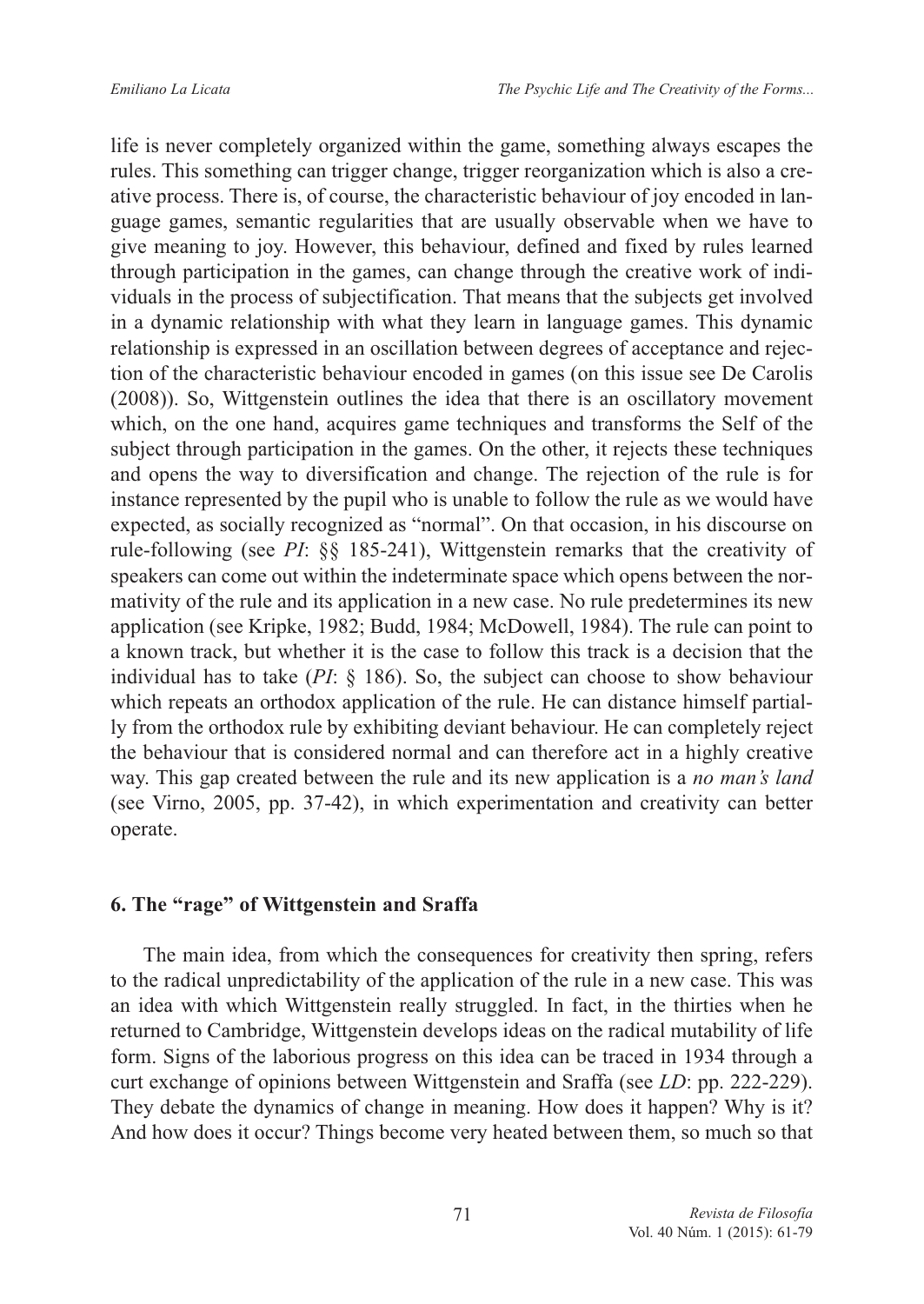Wittgenstein threatens to stop talking to the Italian economist (*LD*: p. 224). The arguments into which they stumble are the possible Nazification of Austria, the physiognomy of rage and the relationship between past and future events. Wittgenstein criticizes the idea that events to which we have given a name can necessarily be repeated in the same way. In particular, Wittgenstein criticizes Sraffa's idea according to which it would be easy to imagine the Nazification of Austria observing what had happened in Germany and Italy. Similarly, he criticizes the idea that imagining someone in a state of rage means imagining him with certain contracted facial muscles contract, as "normally" happens. Thus, Wittgenstein criticizes the idea that the future meaning of the word "Nazification" can be predicted in advance, for example by observing the behaviour that constitutes the processes which occurred in the past. Wittgenstein expresses concern about the fact that the characteristic behaviour of rage, which constitutes the current meaning of the word "rage", can constitute the basis for understanding how rage will be expressed in the future. Thus, Wittgenstein criticizes the idea that the future physiognomy of rage can, for example, be imagined and predicted if you ask a physiologist how the muscles of the face contract. Wittgenstein argues that the response of the physiologist is not the only one possible. Indeed, a painter might re-imagine the characteristics of rage differently.

Wittgenstein seems to be very interested in untying any causal and deterministic relationship between the present and past meaning and its new application. As said earlier, that is a theme that can be found in *Philosophical Investigations,* in the reflections on intention and rule following. In other words, even if we collected all occurrences of past and present events to which we have given meaning through a name, we would not have any element of knowledge to predict what will happen in the future. It could still be the case that the unexpected appears and we are forced to reinvent some conceptual categories in a creative way:

You say: "Learn from what has happened in Italy". But what should I learn from them? I don't know exactly how things happened in Italy. So the only lesson I could draw from it is, that things one doesn't expect sometimes happen (*LD*: p. 223).

In a note that Wittgenstein wrote in February 1934 (*LD*: pp. 225-226), he decides to organize and further clarify his thoughts on the topic which had led to the misunderstandings with Sraffa. In that note, Wittgenstein criticizes the idea that the evolution of reality can be closed within one or more meanings which are held in the mind. He criticizes the metaphysical claim that reality is determined by a state of mind and, in particular, that there is a cause-effect relationship between the patterns of thought and reality.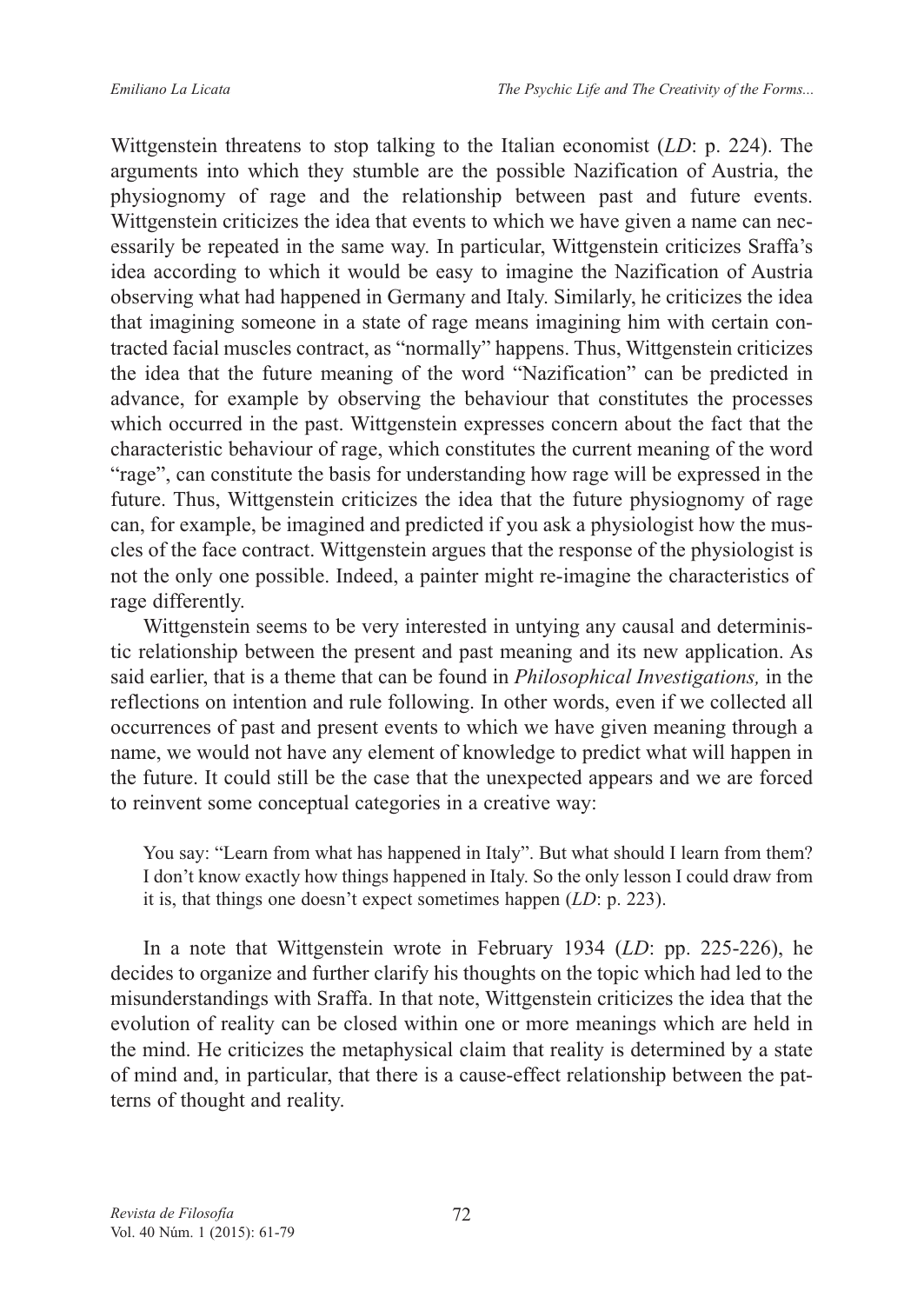Now the fallacy which I want to point out is this, – to think every action which people do is preceded by a particular state of mind of which the action is the outcome (*LD*: p. 225).

Thus, Wittgenstein is criticizing the idea that closed and static forms of thought can determine the course of reality. He criticizes the idea that actions are somehow caused by conceptual schemes. Wittgenstein seems to refute the fact that this metaphysical approach delimits reality within confines in a way that is difficult to open to change and innovation. Earlier, we saw that Wittgenstein expresses the idea that the past occurrence of an event does not determine anything in a new case. And now in the same way he criticizes the idea that no rule, stored in any part of the mind, can predict in advance the development of events. In fact, if we followed a metaphysical approach to the question "Is a King possible without a crown?" (*LD*: p. 225), we would possibly answer:

No, because it doesn't fit the character of a King not to have a crown, or it doesn't fit into the physiognomy of Royalty if the King hasn't a crown (*LD*: p. 225).

However, Wittgenstein says the correct answer is:

Well that physiognomy will just change and there will be Kings without crowns (*LD*: p. 225).

Reality is much richer and more unpredictable than its conceptual form: that seems to be Wittgenstein's opinion. Moreover, past events that have developed in a certain way and have established a pattern of meaningful behaviour -a physiognomy that we have named– are not decisive in a new occurrence of such events. The fact that in Germany and in Italy Nazism and Fascism assumed certain characteristics, a certain physiognomy (a behaviour pattern), does not determine anything about the processes which were taking place in Austria. Wittgenstein refutes the metaphysical pretension that thought and meaning could circumscribe the world and crystallize it in a static form which rejects any change. But, actually, there is no constraining and deterministic connection between past events and future. As Wittgenstein points out, reality is more complex, because it can introduce innovation that is inconceivable observing only the shape of meaning that has defined the world in a certain way. What is unexpected for the conceptual framework is always theoretically and practically possible.

So Wittgenstein continues his discourse, using a very interesting example, he says: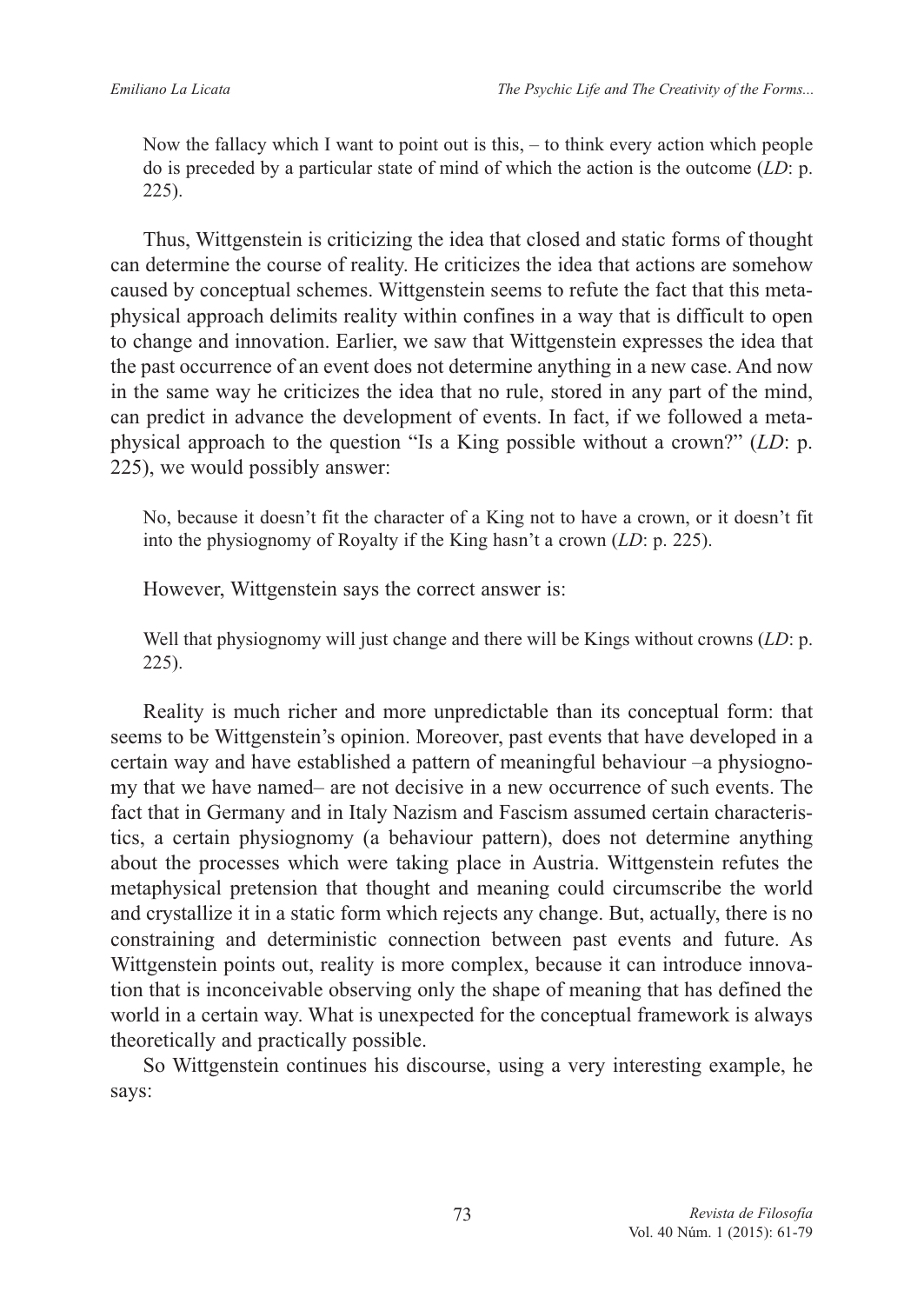If I had observed a body moving in a circle and it had just completed its first round like this

then I might be so strongly impressed by this picture that it would seem to me impossible that the body when it continues its movement should move in anything but the same circular path again. For, I should argue, its motion has the physiognomy of a circle. But suppose it continued this way



then of course this hasn't the old physiognomy but a very simple new one and as soon as I see it I will again be tempted to think that now the body must obviously move on in the shape of an eight.

It will therefore be correct to say, as you did: "If you want to know what will happen with Germany, don't argue from its physiognomy and things like this." But not because this physiognomy is too vague. Not at all. But because in arguing from the physiognomy one argues from a prejudice that certain things will not change, although there is no reason to suppose they won't.

We store away impressions in our mind, certain standards (such as that of the King with a crown) and are inclined to think that everything we may meet must conform with these standards. But if we met with a Kingdom in which the King has no crown we would soon enough put this in our collection of standards too (*LD*: p. 226).

Reading this text it is clear that Wittgenstein criticizes any metaphysical idea which attempts to restrict reality in a semantic form. Physiognomy has a stable structure. The pattern of physiognomy consists in semantic regularities and behaviour to which we refer when we speak and perform within language games. Sometimes, Wittgenstein says, we believe that reality must conform to these semantic regularities that are stored in our minds. However, if we arrived in a kingdom where there are uncrowned kings, we could easily redefine our semantic paradigms.

## **7. Meaning and Body**

The psychology of the individual is modified within language games. It is not transformed in a deterministic way, but it establishes a complex relationship between what is learned and what we want to change. The individual learns socially defined behaviour which changes the instinctive reactions which we experience within language games. This learning process can, however, lead to changes in the game which might not be predictable. In this context, the role that the body has in the definition of semantics is very interesting. Socially shared meanings become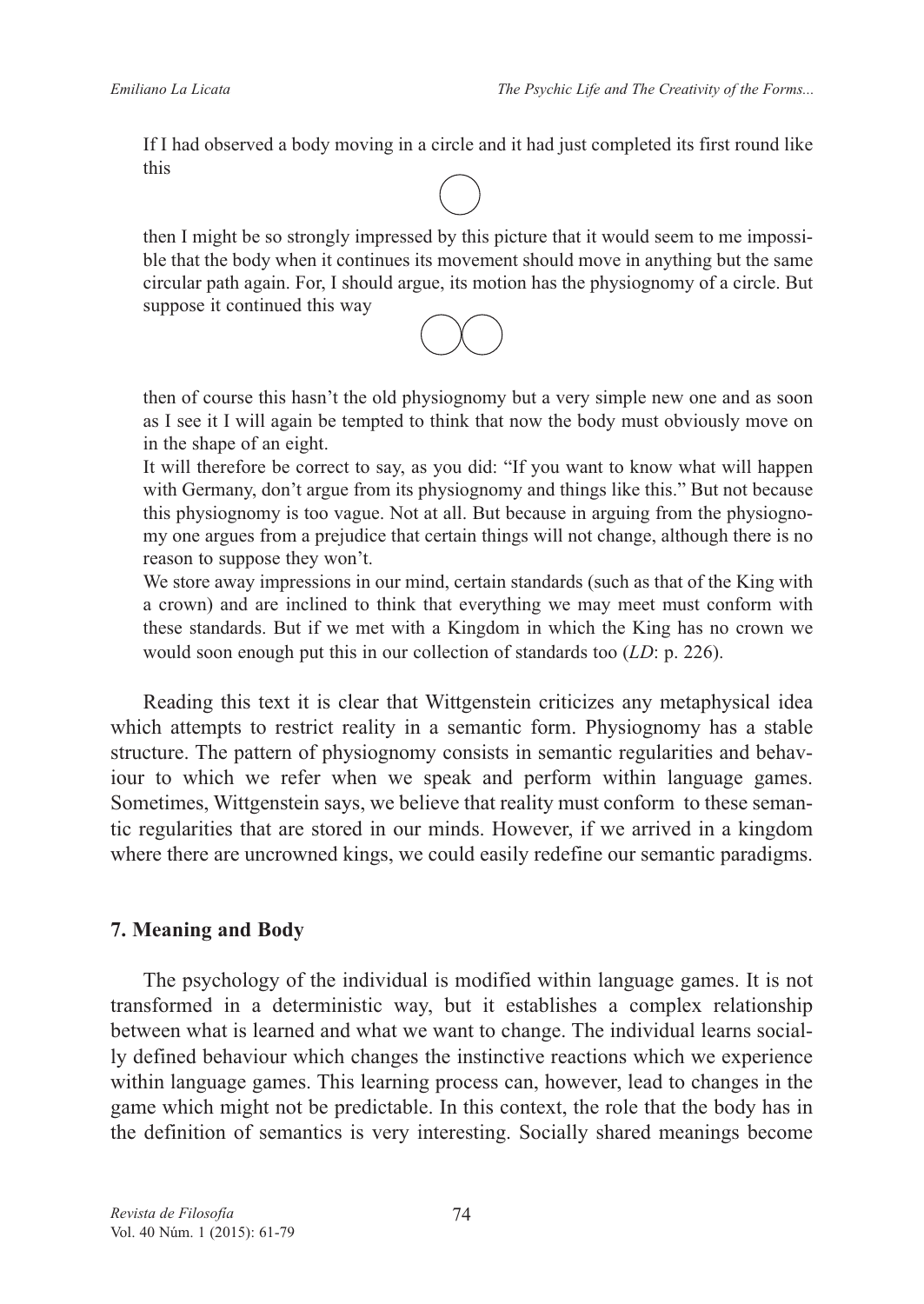manifest and visible through certain stances that the body assumes, through various gestures and movements that the body makes: through certain phrases expressed in certain circumstances:

I am interested to know what phrases the Austrians will use when they'll have turned Nazi. Supposing their patriotism is only talk then I'm just interested in *their future talk* (*LD*: p. 223).

Thus, the meaning of the word "rage" is manifest through the physiognomy of the body, the look on one's face, through the gestures and movements which the body makes. The meaning becomes manifest through the words that are said in the context of a game within which we express anger. The meaning becomes manifest in the dynamics of the game which produces anger among the players. And how we express anger in the future, in a new context, is radically unpredictable according to Wittgenstein. The individual that acts is a body which acts. It is a socialized body which moves in the social sphere of the language game. Movements of this body, facial expressions, gestures, pronounced sentences are the physiognomy of meaning. (On the relationship between body and meaning in Wittgenstein's late philosophy see Fabbrichesi Leo, 2000; Fortuna, 2002; Virno, 2003, pp. 91-110). Moreover, Wittgenstein also seems interested in understanding why this symbolic *embodied* order changes (On the relation between embodiment and Wittgenstein's Philosophy see Hutto, 2013; and Moyal-Sharrock, 2013). He traces the force behind the mutability of life form in the radical unpredictability of rule application.

It seems that Wittgenstein is concerned with the elements of production and reproduction of semantics. That process constitutes a form of life, a regulated form of existence that is open to change. That production and reproduction happen within language-games, within which bodies move according to the rules. These rules can be recognized from the *aesthetics*9 of the movements of these bodies (On aesthetics and body in Wittgensteins's philosophy see Cometti, 2010). The body movements are gestures it produces, actions it performs, the physiognomies and the forms it takes. Once all metaphysics are rejected, the body becomes the privileged place of semantics. Meaning is embodied, in the sense that it is directly visible through the movements of the body. Once we discard the idea that meaning can be found within the body in a private Cartesian space or in a secret space of psychology, or beyond it in a metaphysical realm, the body itself becomes the theatre of meaning. The body moves within language games. Its movements are meaningful because it has been trained to move in that way. The body receives an education in the games to be able to move more easily and in agreement with others. Meanings

<sup>9</sup> Aesthetics is intended as knowledge that is possible through the senses and not necessarily only through conceptual aspects.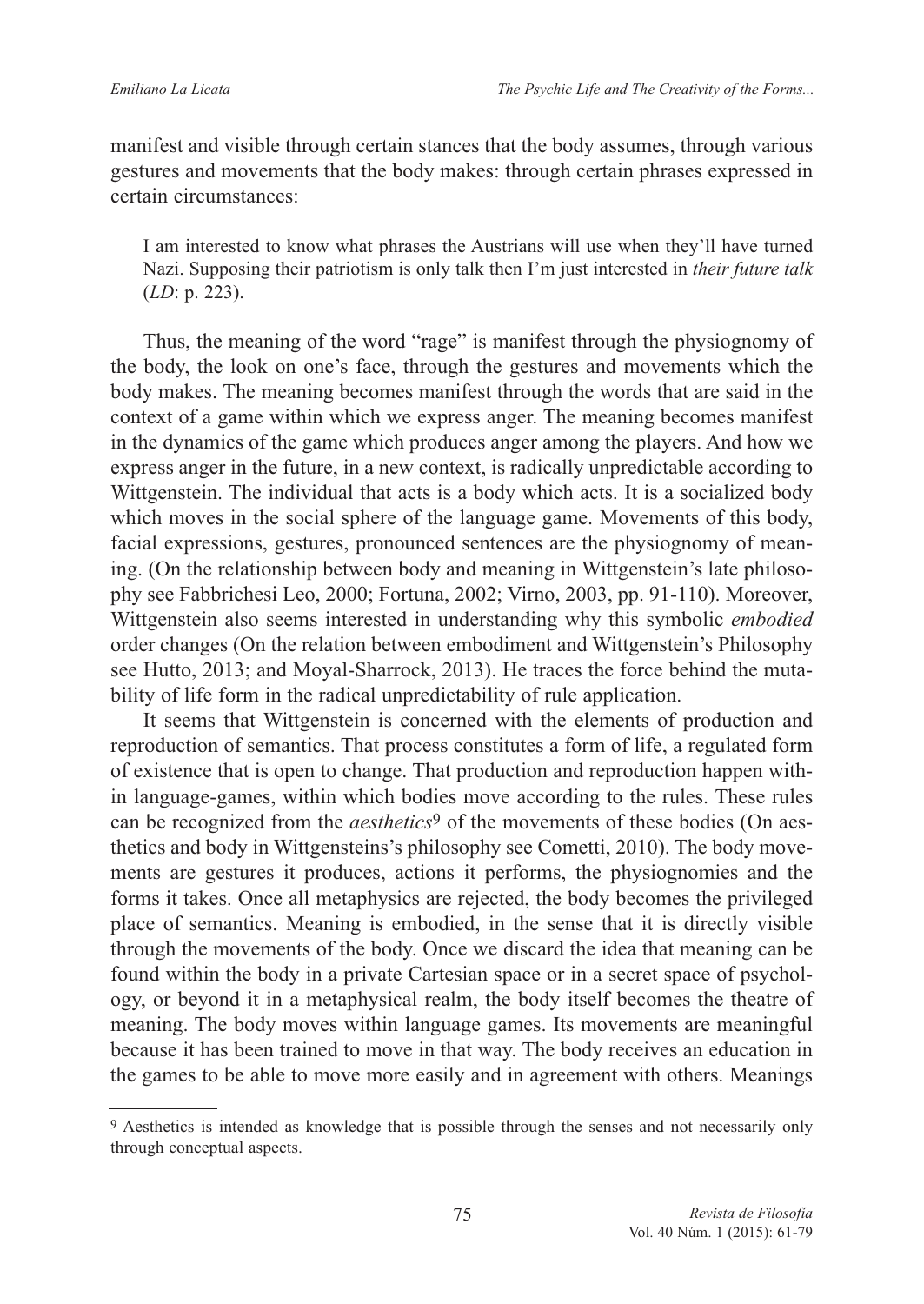become visible through the body; they themselves become body through its movements. Thus, Body moves within games and creates semantic relationships with others. The contexts of the game allow players to show their ability to move and make the correct moves. The contexts of the game involve the player whose psychology is immediately made public in social situations. The subject is immediately social. The sphere of subjectivity is continuous alongside sociality (see Cimatti, 2007). It is a sphere that is always present and the subject must constantly communicate with it. In language games, the body shows its ability to play with others. Every movement is meaningful. Gestures of the body are also phrases that it pronounces in situations with others (see *PI*: § 435; *Z*: §§ 158-159; Gargani, 2008; Gebauer, 2009, pp. 75-105). The indefinite of the body is not, however, ever fully conveyed within the rules of society. Something escapes and can push towards the negation of these rules and might therefore start processes which go in the direction of creativity, the differentiation and transformation of the life form.

#### **8. Conclusions**

To draw some conclusions from concise formulae, it can be said that *the body which performs* in the context of language games –the body which has a psychic life *shared* through relationships established in the games– is *plastic* because it is redefined within them. Giving a name to sensations and then to passions, it reorganizes psychic life which enters in contact with language games. The language games are public and social contexts within which something is done and in which we express our sensations and passions. We also learn to express feelings and passions by the rules. Nevertheless, while the body is plastic, it is not necessarily docile; indeed, it may be *recalcitrant*, because, by refusing to follow an already defined semantic track, the body can start changing processes within language games, since it can use the undefined space which the radical unpredictability of rule application leaves open. By crossing this no *man's land* that the gap between rule and application opens, it provides the opportunity to start a process of experimentation, which might lead to change the life form.

If we agree with these ideas, then it is possible to interpret the Wittgensteinian concept of life form in the same terms as Agamben in his essay "Form-of-Life" (Agamben, 1993). As seen, if life forms organize and reorganize creatively through the invention of language games, an existence which in itself is undefined, then the life form might be described as a possibility of existence, a possibility of life (Agamben, 1993, p. 107). It is an ongoing process and not something that is crystallized in a biological or cultural form. In other words, life is not structured in one or more static forms, it takes on a possible form, which is never final and always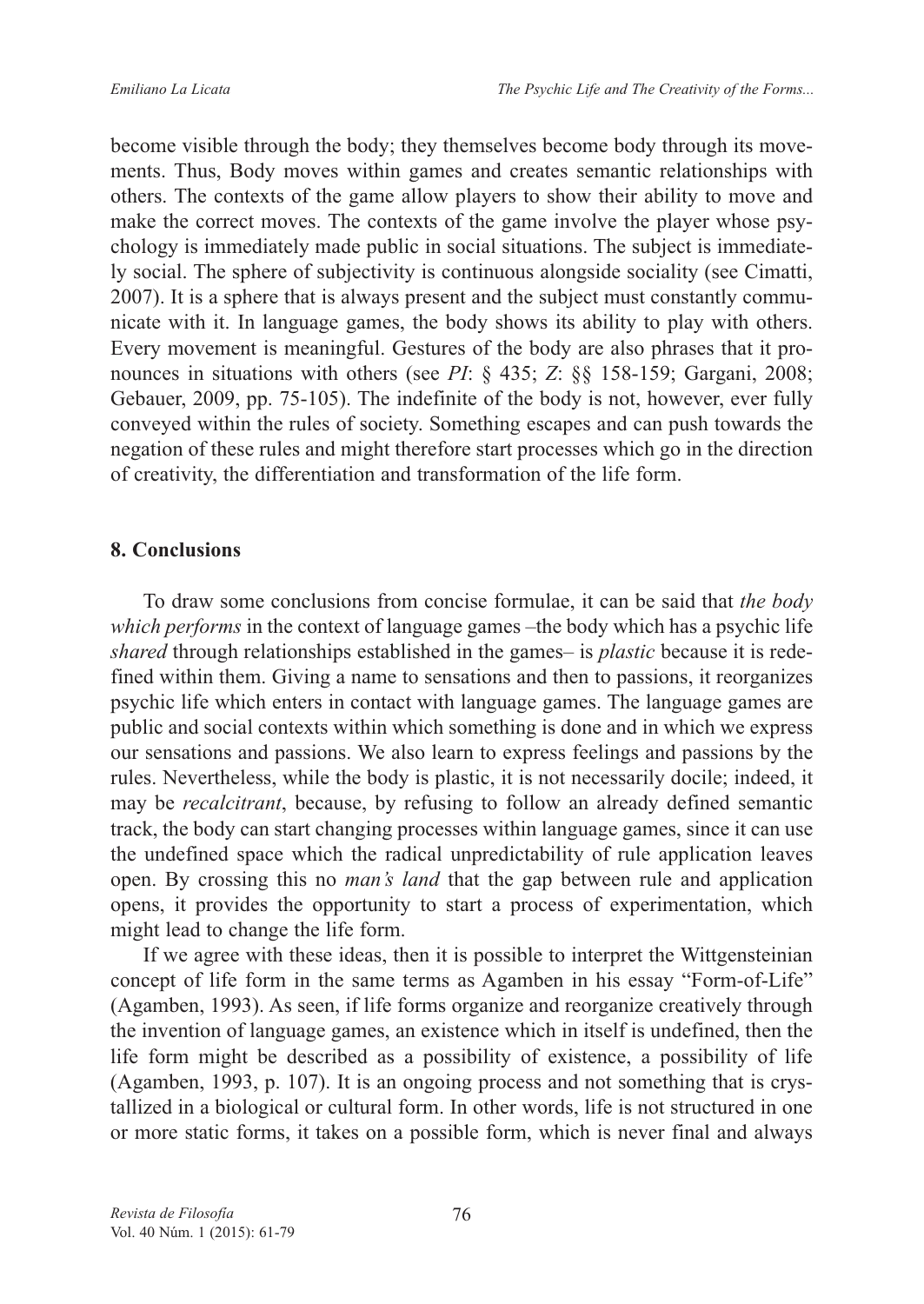open to change in its becoming, making itself concrete and historical. Life takes a form that is not a priori, but is built on its development through non-deterministic processes. On the one hand, life takes on a certain form in its development, thus taking on a form, but at the same time an escape from this temporary form opens up. While it follows a path of historicization, the life form always has a forked path which can potentially lead it elsewhere and in an unpredictable direction.

# **Bibliography**

*Abbreviations of Wittgenstein's works:*

- *CE*: "*Ursache und Wirkung: Intuitives Erfassen / Cause and Effect*: *Intuitive Awareness"*, in Ludwig Wittgenstein, *Philosophical Occasions 1912-1951,* pp. 370-426, James C. Klagge and Alfred Nordmann eds, Indianapolis and Cambridge, USA, Hackett, 1993.
- *LD*: *Wittgenstein in Cambridge. Letters and Documents 1911-1951*, edited by Brian McGuinness, Maden USA – Oxford UK – Victoria Australia, Blackwell Publishing, 2008.
- *LW*: *Last Writings on the Philosophy of Psychology / Letzte Schriften über die Philosophie der Psychologie*, G.H. and Wright und Heikki Nyman eds, translated by C.G. Luckhardt and Maximilian A.E. Aue, Oxford, Basil Blackwell, 1982.
- *PI*: *Philosophical Investigations*, G.E.M. Anscombe and R. Rhees eds, translated by G.E.M. Anscombe, Third edition, Oxford, Basil Blackwell, 1968. Reference also to *Philosophical Investigations*. The German text, with an English translations by G.E.M. Anscombe, P.M.S. Hacker and Joachim Schulte. Revised 4h edition by P.M.S. Hacker and Joachim Schulte. Malden, Oxford, Chichester, Wiley-Blackwell, 2009.
- *RPP*: *Remarks on the Philosophy of Psychology / Bemerkungen über die Philosophie der Psychologie*, G.E.M. Anscombe and G.H. vonWright eds, translated by G.E.M. Anscombe, Oxford, Basil Blackwell, 1980.
- *Z*: *Zettel*, G.E.M. Anscombe and G.H. vonWright eds, translated by G.E.M. Anscombe, second edition, Oxford, Basil Blackwell, 1981.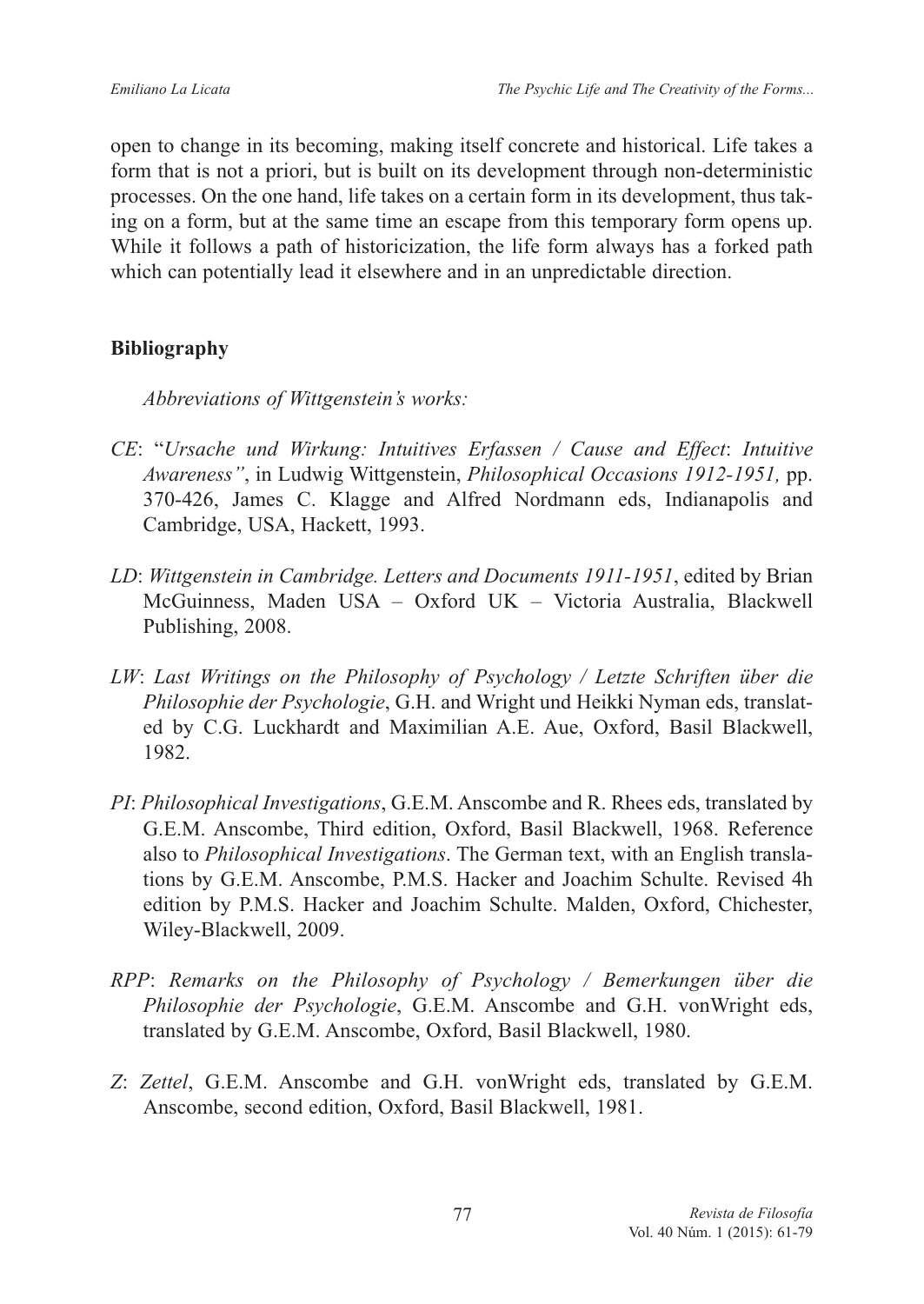*Other Bibliography*

- AGAMBEN, G. (1993): "Forma-di-vita" in AA.VV., *Politica*, Cronopio, Napoli, pp. 107-112; then in AA.VV., *Comunità e politica*, Cronopio, Napoli, pp. 89-94.
- BUDD, M. (1984): "Wittgenstein on Meaning, Interpretation and Rules", In *Synthese* 58, pp. 303-323.
- BUDD, M. (1961): *Wittgenstein's Philosophy of Psychology*, London-New York, Routledge.
- CAVELL, S. (1996): "The Normal and the Natural", in *The Cavell Reader* (edited by Stephen Mulhall), Blackwell Publishers Ltd, Oxford, 1996, pp. 31-45.
- CIMATTI, F. (2007): *Il volto e la parola. Psicologia dell'apparenza*, Macerata, Quodlibet.
- COMETTI, J. P. (2010), "Aesthetic Experience and Foms of Life", in Marques A. Venturinha N. (eds), *Wittgenstein on Forms of Life and The Nature Of Experience*, Peter Lang, 2010, pp. 65-74.
- DE CAROLIS, M. (2008): *Il paradosso antropologico. Nicchie, micromondi e dissociazione psichica*, Macerata, Quodlibet.
- DE CAROLIS, M. (2004): *La vita nell'epoca della sua riproducibilità tecnica*, Torino, Bollati Boringhieri.
- FABBRICHESI LEO, R. (2000): *I corpi del significato. Lingua, scrittura e conoscenza in Leibniz e Wittgenstein*, Milano, Jaca Book.
- FORTUNA, S. (2002): *A un secondo sguardo. Il mobile confine tra percezione e linguaggio*, Roma, Manifestolibri.
- GARGANI, A. G. (2008): *Wittgenstein. Musica, parola, gesto*, Milano, Raffaello Cortina.
- GEBAUER, G. (2009): *Wittgensteins anthropologisches Denken*, München, Verlag C. H. Beck.
- GEBAUER, G. (2005): "Praktischer Sinn und Sprache", in (2005) [Herausgegeben von Catherine Colliot-Thélène, Etienne François und Gunter Gebauer] *Pierre Bourdieu: Deutsch-französische Perspektiven*, Frankfurt am Main, Suhrkamp Verlag, pp. 137-164.
- HACKER, P.M.S. (2011): "Language, Language-Games and Forms of Life", in Padilla Gálvez J., Gaffal M. (eds), *Forms of Life and Language Games*, Ontos Verlag, Frankfurt-Paris-Lancaster-New Brunswick, pp. 17-37.
- HACKER, P.M.S. (2010): "Wittgenstein's Anthropological and Ethnological Approach", in Padilla Gálvez (ed.), *Philosophical Anthropology. Wittgenstein's Perspective*, Ontos Verlag, Frankfurt-Paris-Lancaster-New Brunswick, pp. 15- 33.
- HUTTO, D. (2013): "Enactivism, From A Wittgensteinian Point of View", in *American Philosophical Quarterly*, 7, 2013.